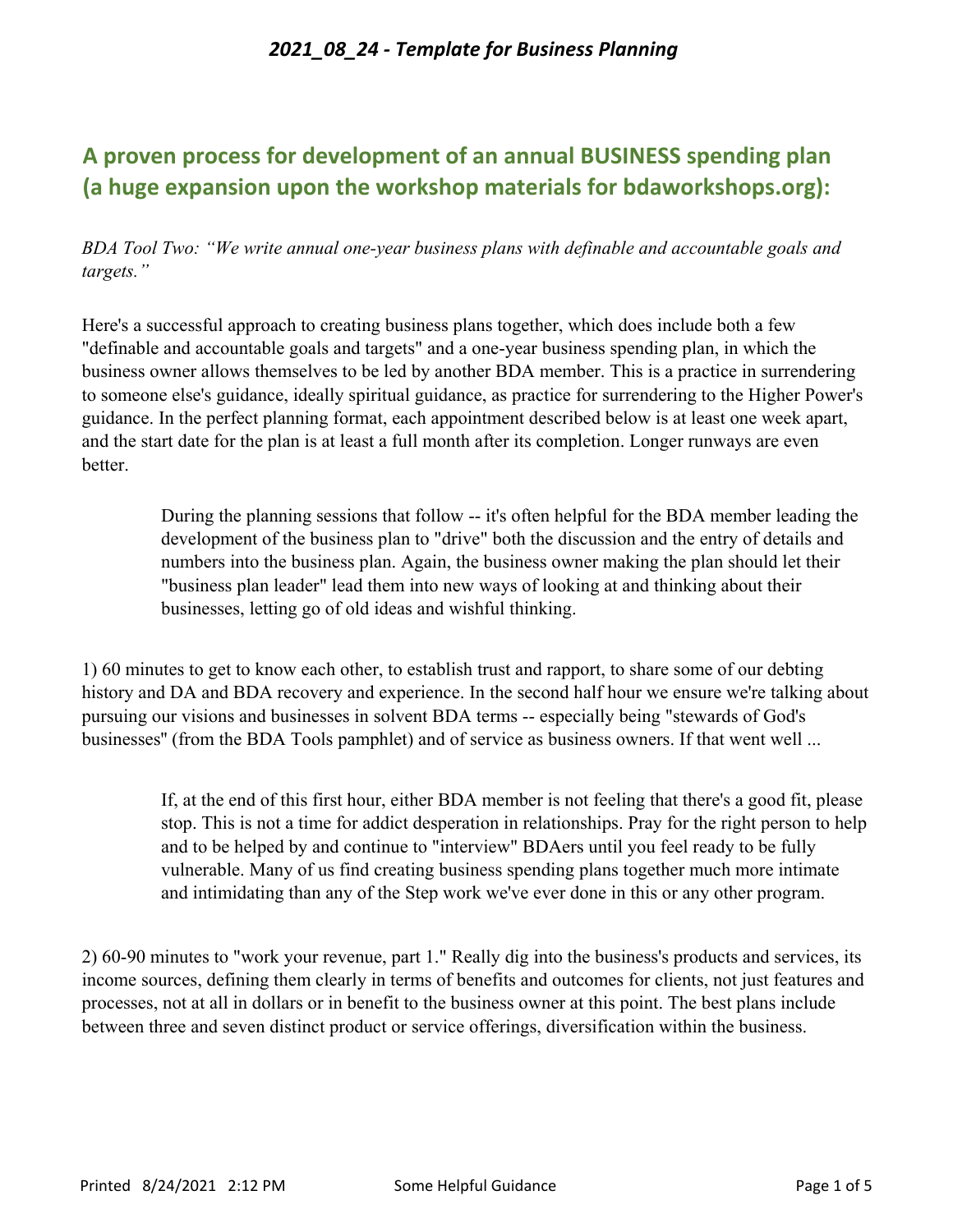At the end of this session, the business owner being led should be supported in praying every day until the next meeting as follows: "Dear God, my business vision for  $($ the year or period being planned) is to provide \_\_\_\_\_\_\_\_\_\_\_\_\_ (the products and / or services being sold and delivered provided), this or something better, if it is your will for me. If this is your will for me, God, please show me the right actions to take on the path toward manifestation of this vision. If this is not your will, please redirect my thoughts and actions to what and who you would have me be. Thank you, God."

3) 60-90 minutes to "work your revenue, part 2." Really dig into the sales potential for each of the income sources, the projected income amounts, and how those numbers are derived (i.e. price of product or service times number of sales or deliveries per month in the period being projected). Best bet is to calculate these activities on a cash basis (that is, when will the business get paid), and we suggest early plans -- during the first year or two in business -- be done three months at a time and multiplied times four for the annual plan, then reviewed and revised quarterly, based on calendar quarters.

At the end of this session, the business owner being led should be supported in praying every day until the next meeting as follows: "Dear God, my business vision total revenue for (the year or period being planned) is (gross business revenue dollars for one year), this or something better, if it is your will for me. If this is your will for me, God, please show me the right actions to take on the path toward manifestation of this vision. If this is not your will, please redirect my thoughts and actions to what and who you would have me be. Thank you, God."

4) 30-60 minutes to "work your gross profit." Use this time to check in with each other related to process as well as meditation and inspirations that have come up since your last meeting. Is the planning business owner feeling in alignment with their plan revenue number? In alignment with God's will for them? If yes, move on to cost of goods sold (COGS); that is, any direct costs that are committed to when a sale is made. (For instance, in construction: labor, materials, and subcontractors are all considered costs of goods sold, although there may be others, especially for design-build firms. Projects cannot be completed without these inputs; to commit to build a project is to commit to incurring these costs, which are separate from overhead and administration.) If the the business owner is not yet in alignment with themself and with their Higher Power, return to steps 2 and 3 above until alignment is reached. This part of the process may have to be done several times if the planning business owner's vision is especially misaligned with the plan being created or vice versa. Gross profit is the amount available to pay the business owner a generous salary and benefits and to pay the business's overhead expenses -- without incurring new unsecured debt!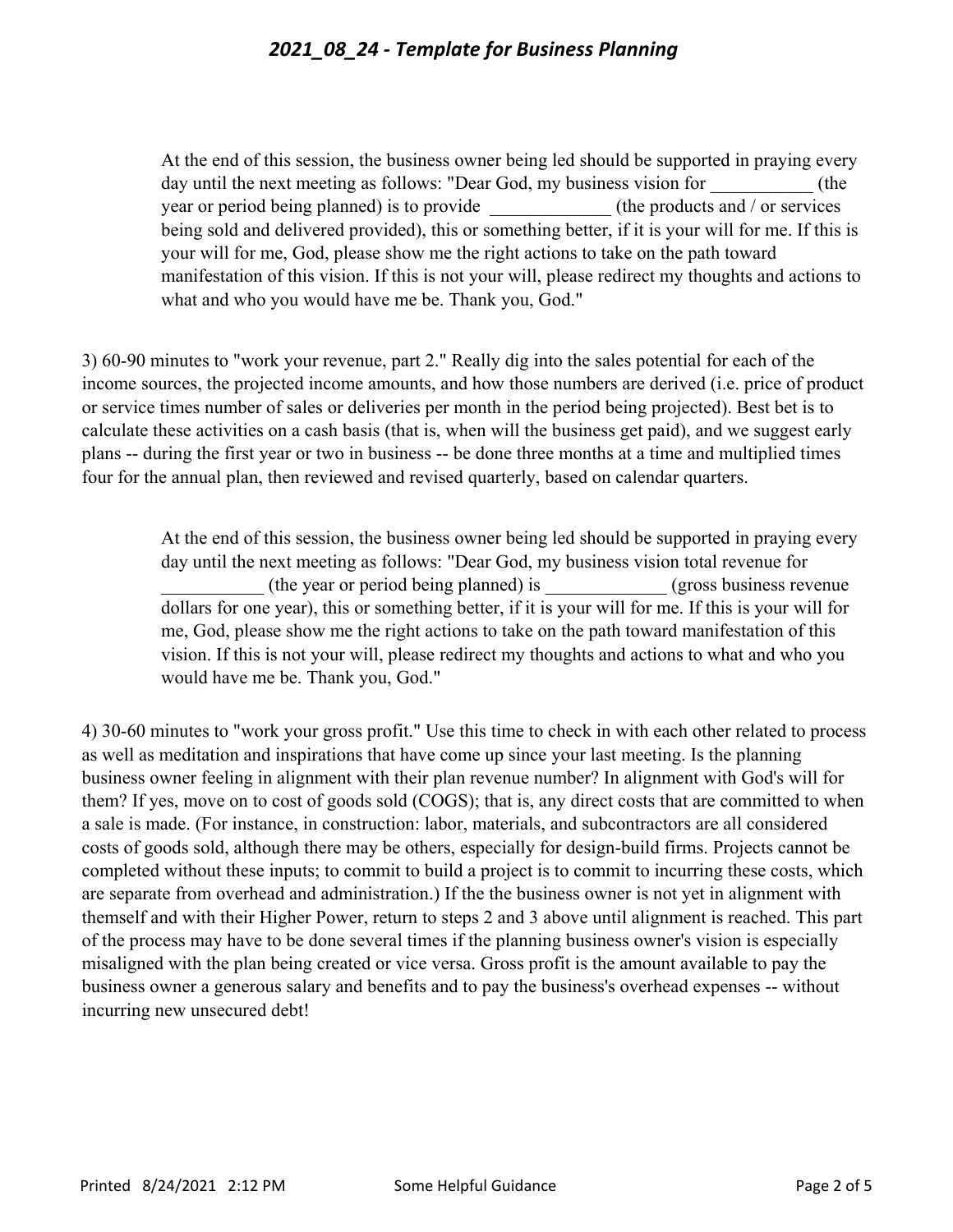At the end of this session, the business owner being led should be supported in praying every day until the next meeting as follows: "Dear God, my business vision gross profit for \_\_\_\_\_\_\_\_\_\_\_ (the year or period being planned) is \_\_\_\_\_\_\_\_\_\_\_\_\_ (gross profit dollars for the planned year; if no COGS, gross profit is the same as gross revenue), this or something better, if it is your will for me. If this is your will for me, God, please show me the right actions to take on the path toward manifestation of this vision. If this is not your will, please redirect my thoughts and actions to what and who you would have me be. Thank you, God."

5) 90-120 minutes to create a custom spending plan framework based on understandable, consistent, and well-defined categories and subcategories. It's important to have a percentage of income column. The attached template on the next tab has been successfully put to work by more than 25 BDAers so far, and we are rapidly creating a language of support with one another when discussing business plans. As in previous steps, it's suggested that the planning business owner allow themselves to be led through the development of categories and subcategories, staying focused on one line at a time, from top to bottom, and to invite experience, strength, and hope in business spending from their "business plan leader." The known information about the subject business's spending -- not the dollars, but the activities -- should be included in the "Details and Descriptions" column in as much detail as possible. Questions for research and investigation by the planning business owner should be highlighted for follow-up. This step is NOT about the money, nor about entering dollar amounts; it's about what the planning BDAer KNOWS about their business, and what they NEED TO KNOW in order to succeed with their plan. Remember: "dollars spent should generate revenue" or net profit.

> Once the custom spending plan framework has been created with necessary details and descriptions and research topics, the planning business owner should be given at least one week, but better yet two, to do their research and to fill in the necessary dollar amounts.

Before ending this session, planned revenue and gross profit planned should be confirmed as the desired revenue for the period being planned. The planning business owner should also be asked the amount they want to be paid for the plan year (including taxes and benefits), usually based on the BDAers personal spending plan, and how much is desired to be left as an investment for the next and future years (savings, prudent reserve, other capital investments). If they don't have a personal spending plan yet, they can use the other template and seek necessary DA and BDA support to create one.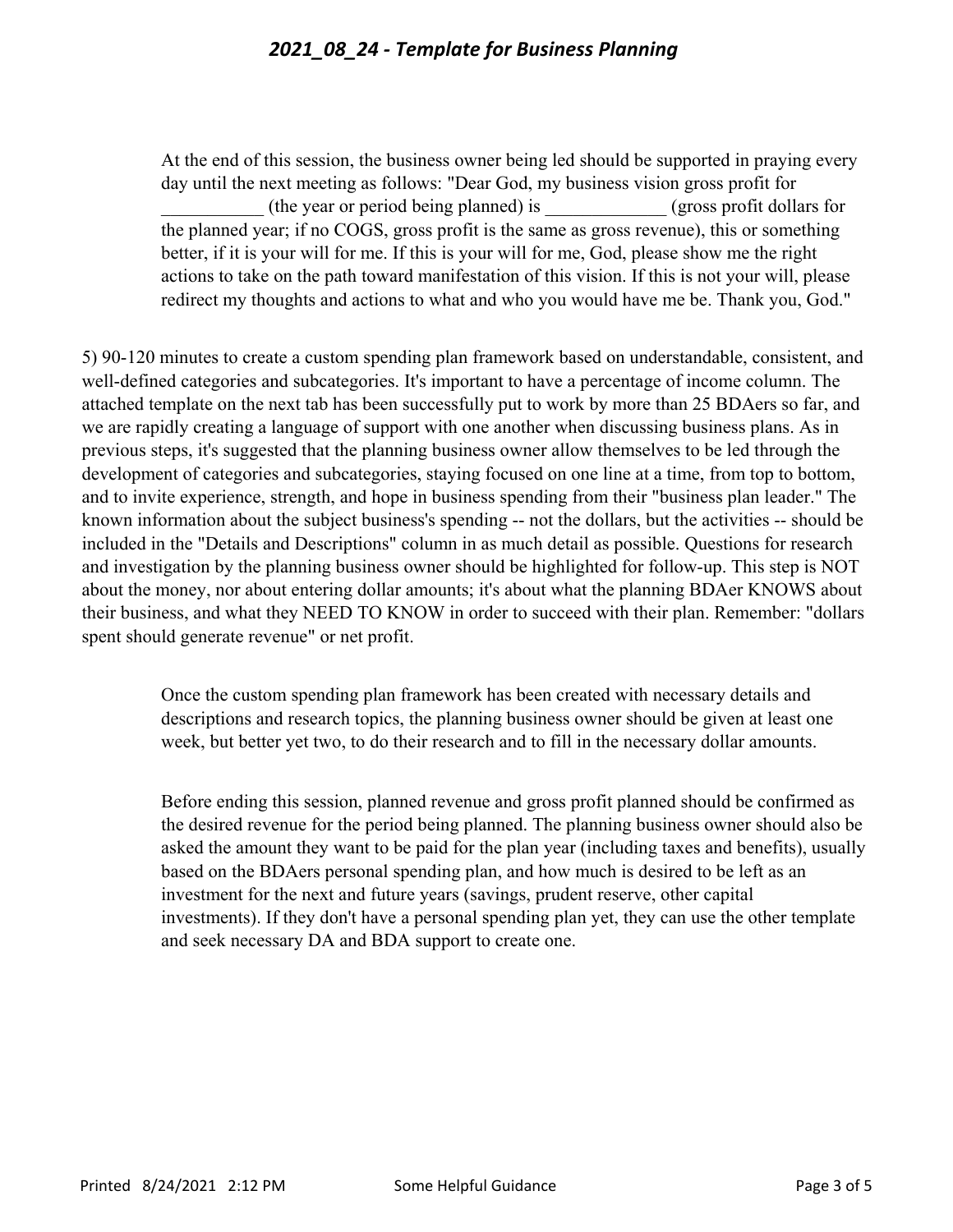At the end of this session, the business owner being led should be asked to continue praying every day until the next meeting as follows: "Dear God, my business vision gross profit for \_\_\_\_\_\_\_\_\_\_\_ (the year or period being planned) is \_\_\_\_\_\_\_\_\_\_\_\_\_ (gross profit dollars for the planned year; if no COGS, gross profit is the same as gross revenue), this or something better, if it is your will for me. If this is your will for me, God, please show me the right actions to take on the path toward manifestation of this vision. If this is not your will, please redirect my thoughts and actions to what and who you would have me be. Thank you, God."

6) 120-150 minutes (best done in one session) to fill the planning business owner's projected expenses into the customized spending plan framework, ideally in the three-month format, again remembering that money spent should generate revenue. (For those who prefer to plan a single month and multiply it by 12, or to plan each of 12 months individually, there are templates for those approaches in tabs to the right.) It's best to start at the top and work to the bottom of the spending plan framework. With a desire for a "balanced budget," unless the BDAer is planning to invest from their personal accounts during the planned year, tweaking will commence. The only way to balance the budget, of course, is to increase projected revenue or to decrease projected spending. There's no other way. It is recommended, whenever possible at this stage, to leave at least 10 percent of projected revenue unspent in the plan. This will provide contingency coverage in case of shortfalls in income or higher than anticipated expenses. Again, our first priority in using this tool is to avoid incurring any new unsecured debt, either personally or in our businesses.

> Special attention should be paid to the business owner's salary and benefits, including planning for paid time off and ensuring they have enough support, especially in the areas of lead generation and administrative assistance. It's also recommended to look deeply at any category in which the planning business owner has historically overspent or is currently overspending. (This is often in the education and training category, yet also might be in transportation or travel, or even in overpaying sales and support staff.)

At the end of this session, the business owner being led should be supported in praying every day until the next meeting as follows: "Dear God, my business vision for  $($ the year or period being planned) is to pay myself (cash to be received for the year), while also paying all of my taxes and for my benefits ontime without risk of debting, this or something better, if it is your will for me. If this is your will for me, God, please show me the right actions to take on the path toward manifestation of this vision. If this is not your will, please redirect my thoughts and actions to what and who you would have me be. Thank you, God."